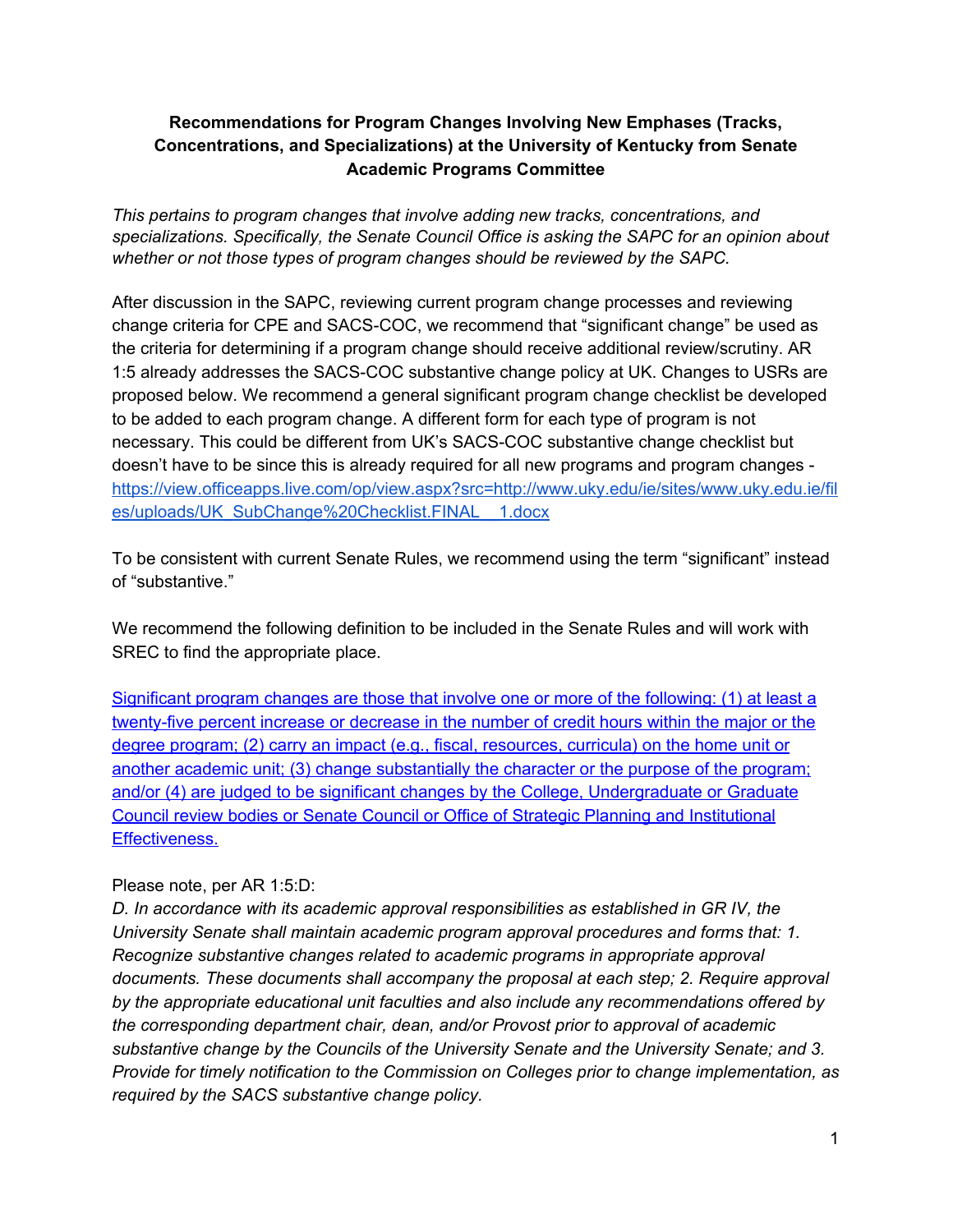Estimated timetable (e.g. Spring 2017) for programs to go through the processes [http://www.uky.edu/ie/sites/www.uky.edu.ie/files/uploads/2017%20Spring%20Semester%20Sub](http://www.uky.edu/ie/sites/www.uky.edu.ie/files/uploads/2017%20Spring%20Semester%20Submission%20Deadlines%20for%20New%20Academic%20Programs.pdf) [mission%20Deadlines%20for%20New%20Academic%20Programs.pdf](http://www.uky.edu/ie/sites/www.uky.edu.ie/files/uploads/2017%20Spring%20Semester%20Submission%20Deadlines%20for%20New%20Academic%20Programs.pdf)

# **1.4.2.2 Senate Admissions and Academic Standards Committee (SAASC)**

The SAASC is charged to examine and recommend to the University Senate changes: in the admission requirements and grading rules; standards for granting academic credit; probation and suspension procedures; and degree and graduation requirements. Basically, the SAASC shall review Sections IV and V of the *Senate Rules* but may consider other related areas. Recommendations by the SAASC on conditions of merit and circumstance for (1) graduation requirements, (2) honors with degrees that are conferred to graduating students (SR 5.4.2.2) and (3) Honorary Degrees conferred to others (SR 5.4.2.3), shall be acted upon by the elected University Faculty Senators, as per KRS 164.240.

# **1.4.2.6 Senate Academic Programs (SAPC)**

The SAPC is charged with recommending action to the Senate on all new academic programs and significant program changes approved by prescribed lower levels of review (SR 3.2.3.B). approved by the Undergraduate Council, the Graduate Council, or the Health Care Colleges Council. Specifically, the SAPC shall review the academic excellence, the need, and the impact, and desirability–and priority of the new academic program in relation to other programs. In approving a new-program, the Committee shall recommend a priority to indicate its importance and the immediacy with which it should be implemented.

The Committee shall function mainly through three permanent subcommittees: Graduate Degree Programs, First Degree Programs (including undergraduate degree programs), and Professional and Pre-professional Degree programs. The appropriate subcommittee shall investigate the proposed new program or significant program change and present its evaluation to the full committee, which shall decide on its recommendation to the Senate. In ascertaining the appropriate subcommittee, and in acting upon the recommendations of the SAPC, it is the policy of the University Senate to adopt and utilize the definitions of the Council on Postsecondary Education that distinguish these different types of degree programs.

## **3.2.3 Procedures to be Used**

**C. Final University Approval [US: 10/11/99; US: 2/10/03; US: 5/7/2012]**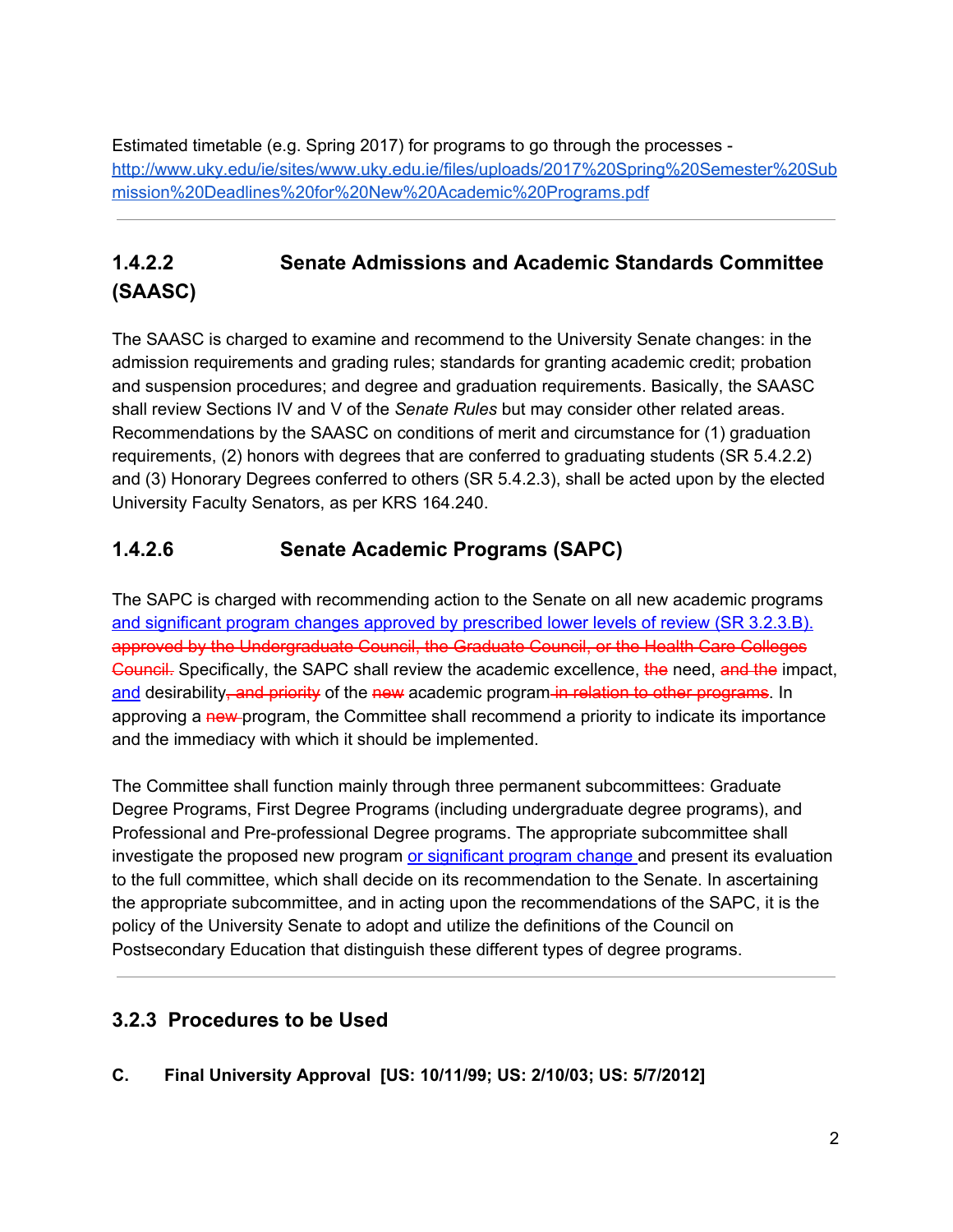### **1. Changes to Existing Certificates and Degrees**.

**(a) Significant Change**. The Senate Council Office shall review proposals for changes to existing certificates or degrees for compliance with current rules and regulations.

Significant degree program changes are those that involve one or more of the following: (1) at least a twenty-five percent increase or decrease in the number of credit hours within the major or the degree program;

(2) changes to academic content of the degree program (GR IV.C.2) that carry a significant impact (e.g., fiscal, resources, curricula) on the home unit or another educational unit;

(3) change significantly the character or the purpose of the degree program; (4) are judged to be significant changes by the College, Undergraduate or Graduate

Council review bodies or Senate Council, or

(5) are determined by the Office of Strategic Planning and Institutional Effectiveness to be "substantive changes" within the meaning of AR 1:5 (SACSCOC).

A degree program change meeting the criteria of "minor program change" (SR 3.2.3.D) is exempt from the above definition.

If the change is deemed a significant change, the Senate Council Office shall forward the proposals to the Senate's Academic Programs Committee (SAPC) for review. The SAPC shall submit its evaluation and recommendation to the Senate Council. The Senate Council shall review the proposal and take appropriate action. The Senate Council may direct that the proposal shall proceed directly to the Senate 10-day posting approval process. If the Senate Council approves the proposal for consideration by the Senate at a Senate meeting, the Senate Council shall place the proposal on the University Senate agenda for its action. The Senate shall either (1) approve the proposal, or (2) shall make the final University decision to disapprove and stop action on that proposal. The Senate Council office shall circulate reports of these decisions to the Provost, Registrar and other appropriate entities.

**(a b) Posting**. Unless deemed a significant change, the Senate Council Office shall post proposals to change an existing certificate or degree on the corresponding Senate web site for ten business days. [US: 5/7/2012]

**(b c) Objections**. Any University Faculty member can raise an objection to a posted proposal through a member of the University Senate. If a Senator raises an objection to the Senate Council and the objection is not resolved, then the Senator may have the issue placed on the agenda of the next regular Senate Council meeting by having five Senators submit an objection to the Senate Council Office. If the Senate Council deems the objection has merit, then it will place the item on the Senate agenda. The Senate shall be informed about the nature of the objection by information included with the proposal packet. Formal action by the University Senate on the proposal is final Senate action. The Senate Council shall circulate